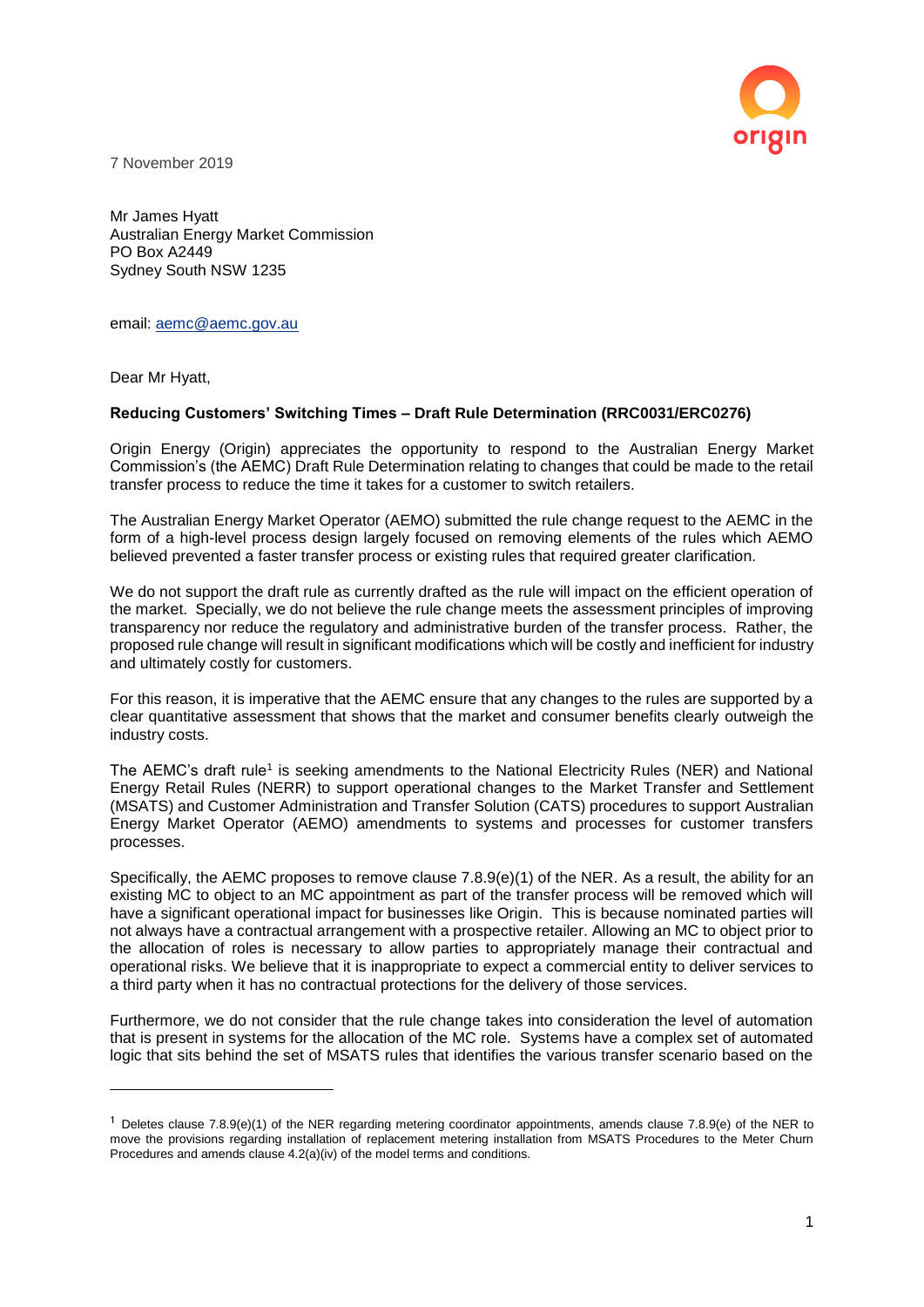meter type, customer type and market rules. The removal of clause 7.8.9(e)(1) of the NER will result in the decommissioning of the current logic and returning to the manual processing of roles after a transfer is complete. This will be costly and the removal of clause 7.8.9(e)(1) of the NER does not support efficient market processes.

It should be noted that AEMO's review of customer switching data for 2018 found the majority of customer switches sought only to change the retailer, with less than 0.1% proposing to also change the MC within the retailer transfer<sup>2</sup>. This highlights the issue is of a small significance, but the ramifications of removing the clause from the NER are costly from both a system and process point of view for all market participants. It is Origin's view that the ability for an existing MC to decline an MC nomination should remain.

Further comments on the above issue and Origin's specific response to the three proposed components of the rule change are set out below.

# *Deletion of clause 7.8.9(e)(1) of the NER*

Clause 7.8.9 (e)(1) of the NER states:

*"an Incoming Retailer to nominate a Metering Coordinator, Metering Provider or Metering Data Provider to be appointed at a connection point in respect of which it is the Incoming Retailer, and for those appointments to be recorded as being effective on or, where requested by an Incoming Retailer, after the day that the market load at the connection*  point transfers to the Incoming Retailer as the new financially responsible Market *Participant;"*

As discussed above, AEMO proposed in the high-level design to amend the existing customer transfer procedures so that only the retailer role can be nominated to change and the ability for the incoming retailer to nominate a MC, MP and MDP would be removed. It is proposed that these nominations could not occur until a customer transfer is complete. AEMO and the AEMC have a view that the existing nomination in MSATS of a MC as part of the customer transfer process delays a customer transfer request from occurring<sup>3</sup>.

We do not support the removal of clause  $7.8.9(e)(1)$  of the NER for the following reasons:

- retailers have contractual agreements with parties to perform the MC roles. It is important that a party is allowed to decline taking responsibility for a site when there is no contractual arrangement in place with the incoming FRMP. The inclusion of the clause was an important addition in the 1 December 2017 MSATS Procedures for market efficiencies with the Power of Choice reforms;
- the absence of an agreement between the MC and the FRMP increases the risk of the MC being non-compliant and equally increases the risk of HSE related incidents. These risks are mitigated through contractual obligations between parties ensuring operations are carried out in adherence with HSE policies and regulatory requirements;
- liability and indemnity risks if the MC appointment is not corrected in a timely manner If there is a fault with the meter and there has been loss to the customer, who is responsible for the loss and the meter. If the MC does not have a contract with the incoming FRMP, then there is no enforceable contract to assign the liability. This is a risk that could be avoided by ensuring the roles are correctly assigned prior to the transfer;
- if an objection is raised, this is only relevant to smart metered customers. This is because the DNSP is the MC for accumulation meter sites until a smart meter is installed. Given the objection is only relevant to smart metered customers, the prospective retailer has the ability to resolve the issue as soon as practicable and the customer can transfer the next day. AEMO estimates that the MC objections associated with a customer transfer are less than 0.1 per cent; and

 $\overline{a}$ 

<sup>2</sup> AEMO, Customer Switching in the NEM, Issues Paper, October 2019, p10

<sup>3</sup> AEMC, Reducing Customers' Switching Times Rule Change, Draft Determination, 26 September 2019, p10-11.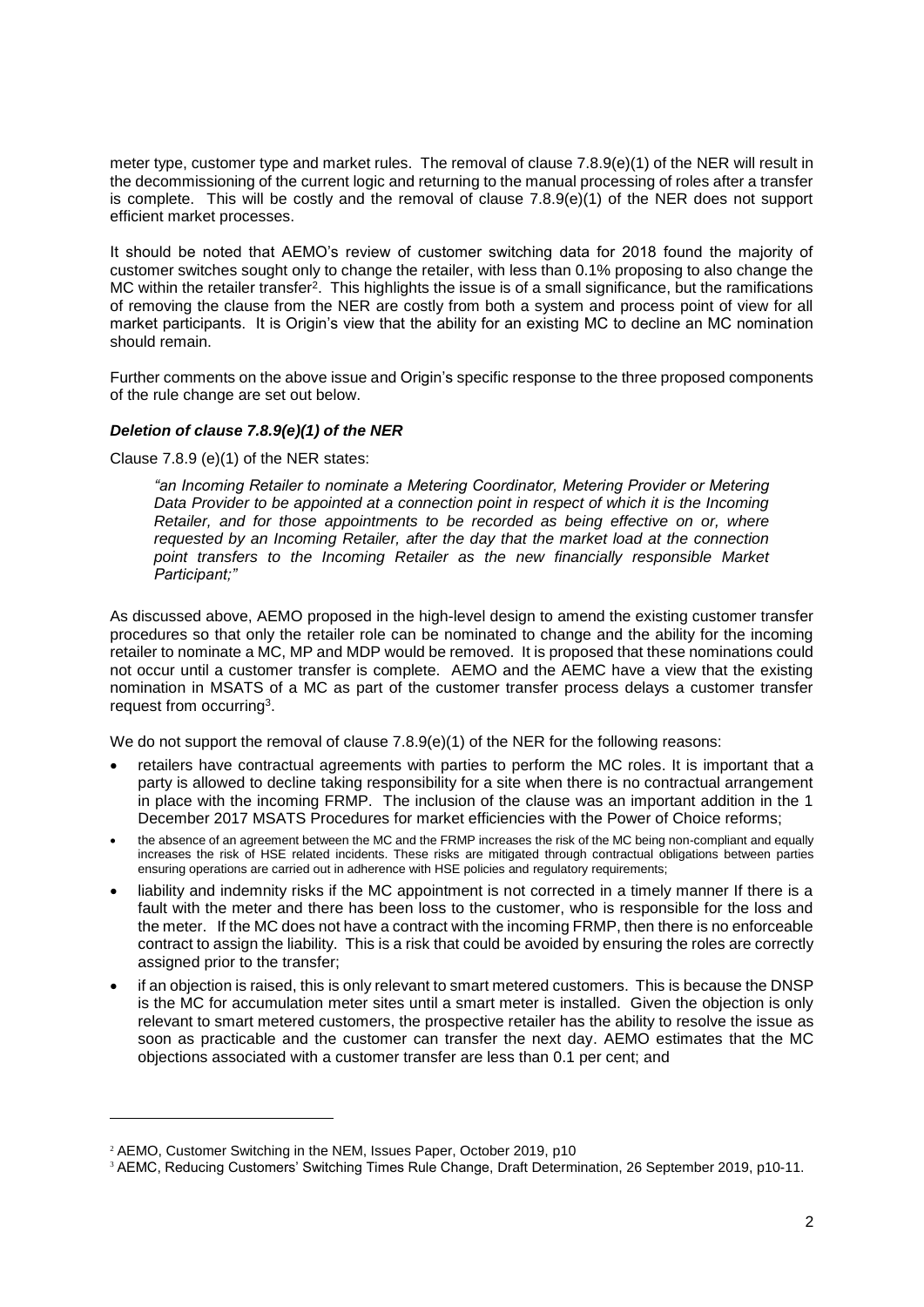• once a customer is transferred, there are complexities in terms of time, systems and processes to seek the prospective retailer to amend MSATS to correctly reflect the metering responsibilities for the premises. The incentives to correct the MC are significantly reduced.

Further, retailer systems are currently automated with complex logic to support the current rule. When a customer calls a retailer to initiate a transfer request, our systems automatically provide a market response for the transfer based on NMI standing data information, MC or meter type. This level of automation allows us to respond to various scenarios based on the type or customer or information obtained.

Requiring all retailers to accept an MC role which does not align with their current process, will result in significant system changes. Firstly, we will need to amend the logic behind our systems to allow us to accept all MC assignments. Secondly, we will need to manually raise MC role change requests after the transfer has occurred to correct the role allocation in MSATS. Only the prospective retailer is able to correct this role assignment, which they have no incentive to amend in a timely manner.

We believe that a practicable solution to address the concerns raised by AEMO would be to allow the incoming FRMP to raise a CR1000 following a transfer request to change both the FRMP and, where necessary the MC; but not MD and MDP. This would enable the customer transfer to proceed while also reducing the operational risks of an incorrectly appointed MC. In the event of an MC being incorrectly appointed, then this could follow error correction processes.

## *Removal of Clause 7.8.9(e)(2) of the NER*

Clause 7.8.9(e)(2) of the NER requires that the MSATS procedures include provisions that enable the installation of metering equipment as soon as practicable after a customer transfer to a new retailer. It is proposed that this clause be removed from the National Electricity Rules and moved to AEMO's meter churn procedures.

As stated in our previous submission, we have a concern that the removal of this clause to the meter churn procedure could lead to increased complaints and transfer issues for both customers and the market. MSATS operates in near real time, whereas AEMO's processes can be subject to delays and backlogs.

## *Amendment to Clause 4.2(a)(iv) NERR*

l

In AEMO's high level design, AEMO is proposing to align NERR provisions and MSATS procedures such that a customer transfer request can be made within the cooling off period<sup>4</sup>. If a customer exercises its cooling off rights, the transfer can be reversed such that the customer returns to the losing retailer. This functionality is not available in the existing MSATS procedures<sup>5</sup> as transfers can only be entered after the cooling off period has expired.

The AEMC has proposed an amendment to Clause  $4.2(a)(iv)$  of the NERR to clarify that a standard contract ends when:

- 1. the customer enters a standing or market contract with a a new retailer; or
- 2. the customer changes from a retailer's standing offer to the same retailer's market offer.

The amendments do not take into account that the customer could now transfer to a new retailer or product during the cooling off period and transfer back to the previous retailer if they cancel during the cooling off period.

<sup>4</sup> "*AEMO proposes to: Remove the current restrictions from the MSATS Procedures, providing retailers with a choice to complete customer switches within or following the completion of the cooling-off period* ". AEMO, Customer Switching in the NEM, Issues Paper, October 2019, p21

<sup>5</sup> AEMC, Reducing Customers' Switching Times Rule Change, Draft Determination, 26 September 2019, p22